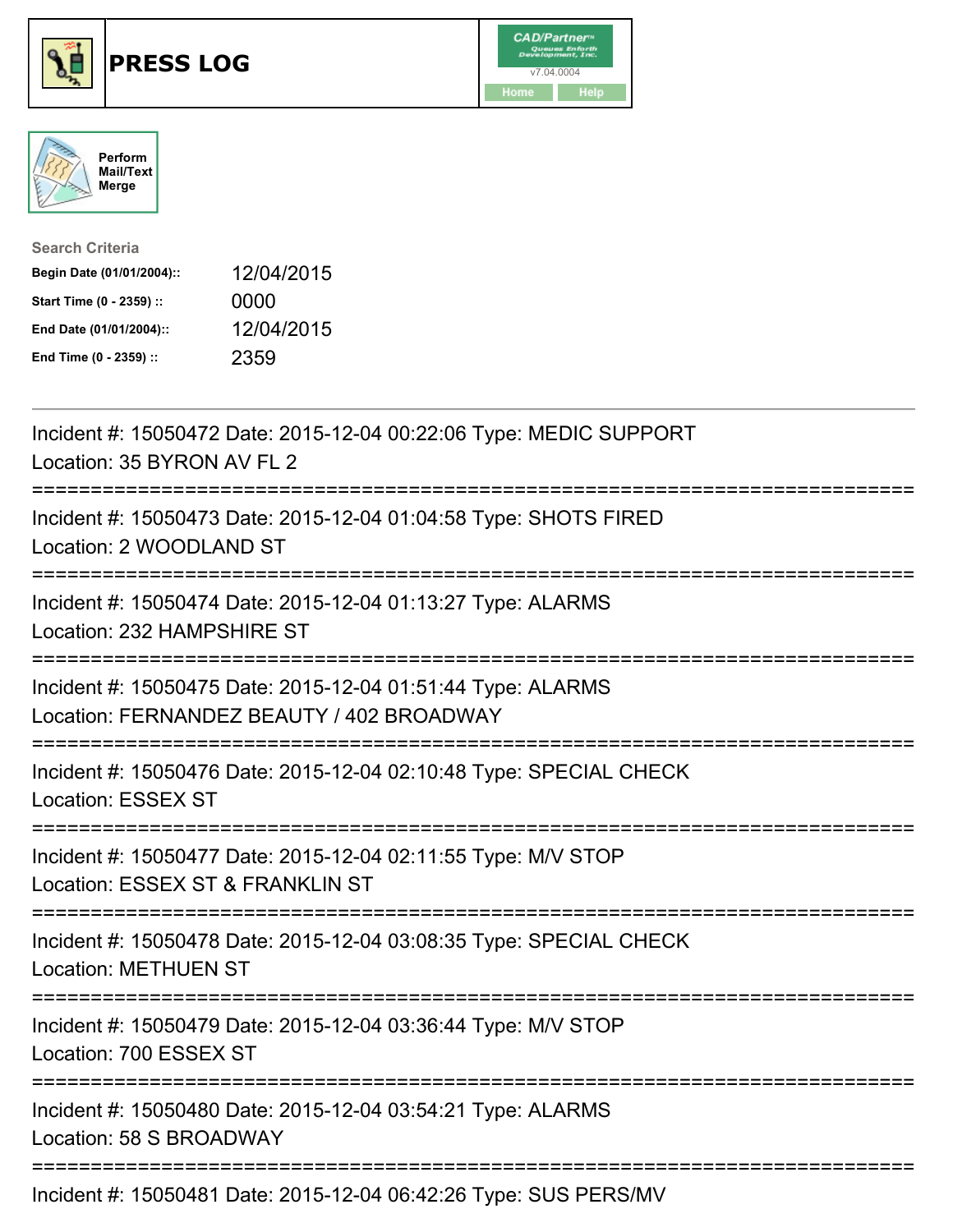| Location: 8 KENT ST                                                                                                  |
|----------------------------------------------------------------------------------------------------------------------|
| Incident #: 15050482 Date: 2015-12-04 07:17:04 Type: ASSSIT OTHER PD<br>Location: 90 LOWELL ST                       |
| Incident #: 15050483 Date: 2015-12-04 07:27:24 Type: MV/BLOCKING<br>Location: 24 BROOK ST                            |
| Incident #: 15050484 Date: 2015-12-04 07:28:07 Type: M/V STOP<br>Location: ESSEX ST AND MARGIN ST                    |
| =====================<br>Incident #: 15050485 Date: 2015-12-04 07:34:39 Type: PARK & WALK<br>Location: 0 BROADWAY    |
| Incident #: 15050486 Date: 2015-12-04 07:39:26 Type: UNKNOWN PROB<br>Location: 77 S UNION ST                         |
| Incident #: 15050487 Date: 2015-12-04 07:51:13 Type: STOL/MV/PAS<br>Location: 32 WARREN ST                           |
| Incident #: 15050488 Date: 2015-12-04 07:55:47 Type: UNWANTEDGUEST<br>Location: MCDONALDS / 599 ANDOVER ST           |
| Incident #: 15050489 Date: 2015-12-04 08:01:00 Type: M/V STOP<br>Location: HAMPSHIRE ST & HAVERHILL ST               |
| Incident #: 15050490 Date: 2015-12-04 08:04:41 Type: TOW/REPOSSED<br>Location: 1ZN551 / 2 FERGUSON ST                |
| Incident #: 15050491 Date: 2015-12-04 08:18:03 Type: TOW OF M/V<br>Location: 193 JACKSON ST                          |
| Incident #: 15050492 Date: 2015-12-04 09:13:39 Type: CONFIS PROP<br>Location: ENTERPRIZE RENT A CAR / 660 S UNION ST |
| Incident #: 15050493 Date: 2015-12-04 09:29:38 Type: MISSING PERS<br>Location: 44 IRENE ST                           |
| Incident #: 15050494 Date: 2015-12-04 09:30:46 Type: STOL/MV/PAS<br>Location: ALDER ST & RHINE ST                    |
| Incident #: 15050495 Date: 2015-12-04 09:34:54 Type: STOL/MV/PAS                                                     |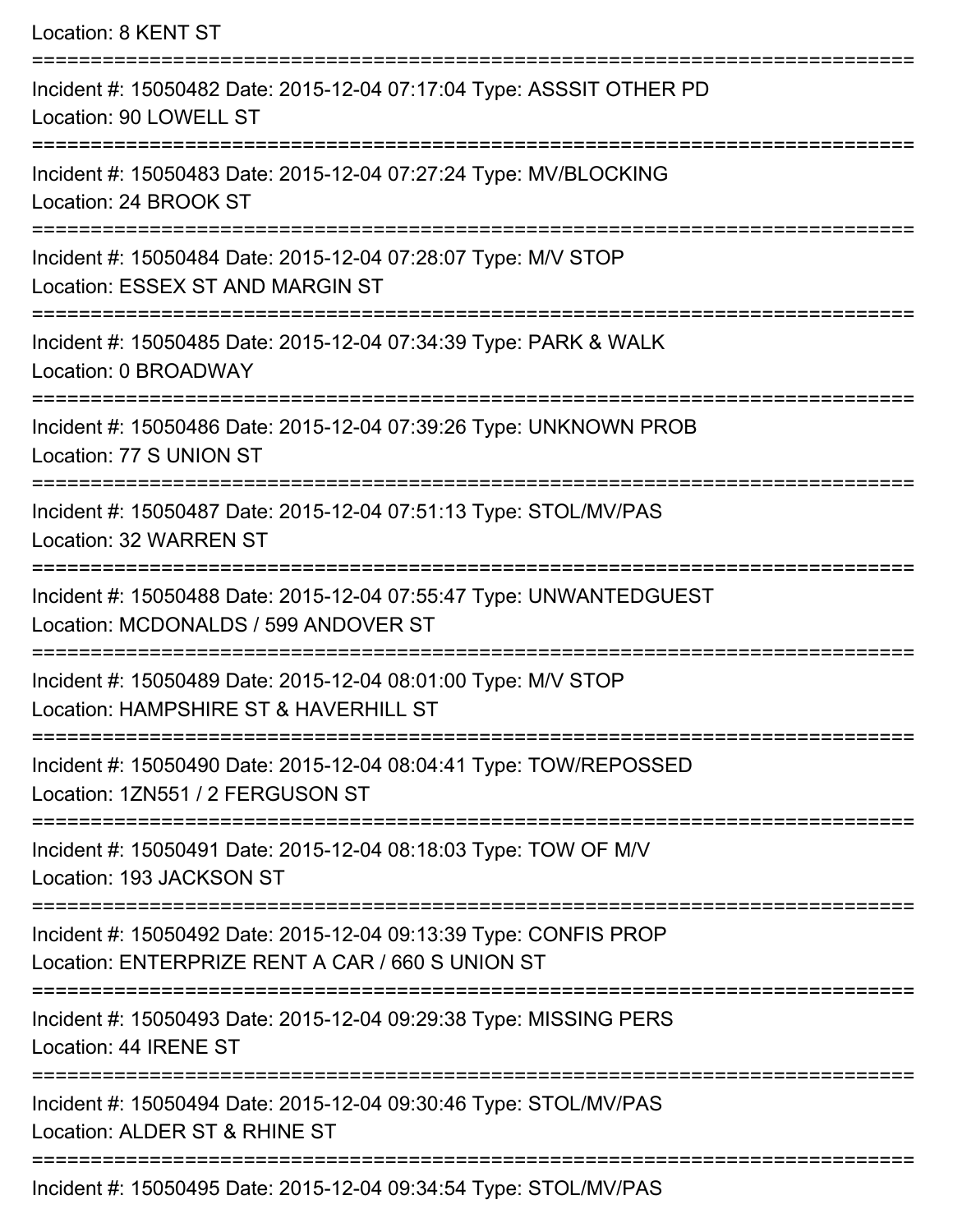| Incident #: 15050496 Date: 2015-12-04 09:45:04 Type: MV/BLOCKING<br>Location: 60 WOODLAND ST           |
|--------------------------------------------------------------------------------------------------------|
| Incident #: 15050497 Date: 2015-12-04 09:52:04 Type: RECOV/STOL/MV<br>Location: 22 WOODLAND ST         |
| Incident #: 15050498 Date: 2015-12-04 09:53:30 Type: STOL/MV/PAS<br>Location: CANAL ST & HAMPSHIRE ST  |
| Incident #: 15050499 Date: 2015-12-04 10:03:29 Type: LOST PROPERTY<br>Location: 16 MONTGOMERY ST       |
| Incident #: 15050500 Date: 2015-12-04 10:07:30 Type: SELECTIVE ENF<br>Location: ANDOVER ST & BEACON ST |
| Incident #: 15050501 Date: 2015-12-04 10:21:14 Type: M/V STOP<br>Location: 571 ANDOVER ST              |
| Incident #: 15050502 Date: 2015-12-04 10:36:50 Type: RECOV/STOL/MV<br>Location: 918 ESSEX ST           |
| Incident #: 15050503 Date: 2015-12-04 10:39:35 Type: AUTO ACC/NO PI<br>Location: 296 PROSPECT ST       |
| Incident #: 15050504 Date: 2015-12-04 10:48:12 Type: M/V STOP<br>Location: EATON ST & EVERETT ST       |
| Incident #: 15050505 Date: 2015-12-04 10:54:23 Type: CK WELL BEING<br>Location: 125 GARDEN ST          |
| Incident #: 15050506 Date: 2015-12-04 10:54:31 Type: M/V STOP<br>Location: 110 EVERETT ST              |
| Incident #: 15050507 Date: 2015-12-04 10:54:56 Type: DRUG VIO<br>Location: 70 N PARISH RD              |
| Incident #: 15050508 Date: 2015-12-04 10:55:18 Type: DRUG VIO<br>Location: 71 N PARISH RD              |
| Incident #: 15050509 Date: 2015-12-04 10:58:25 Type: M/V STOP                                          |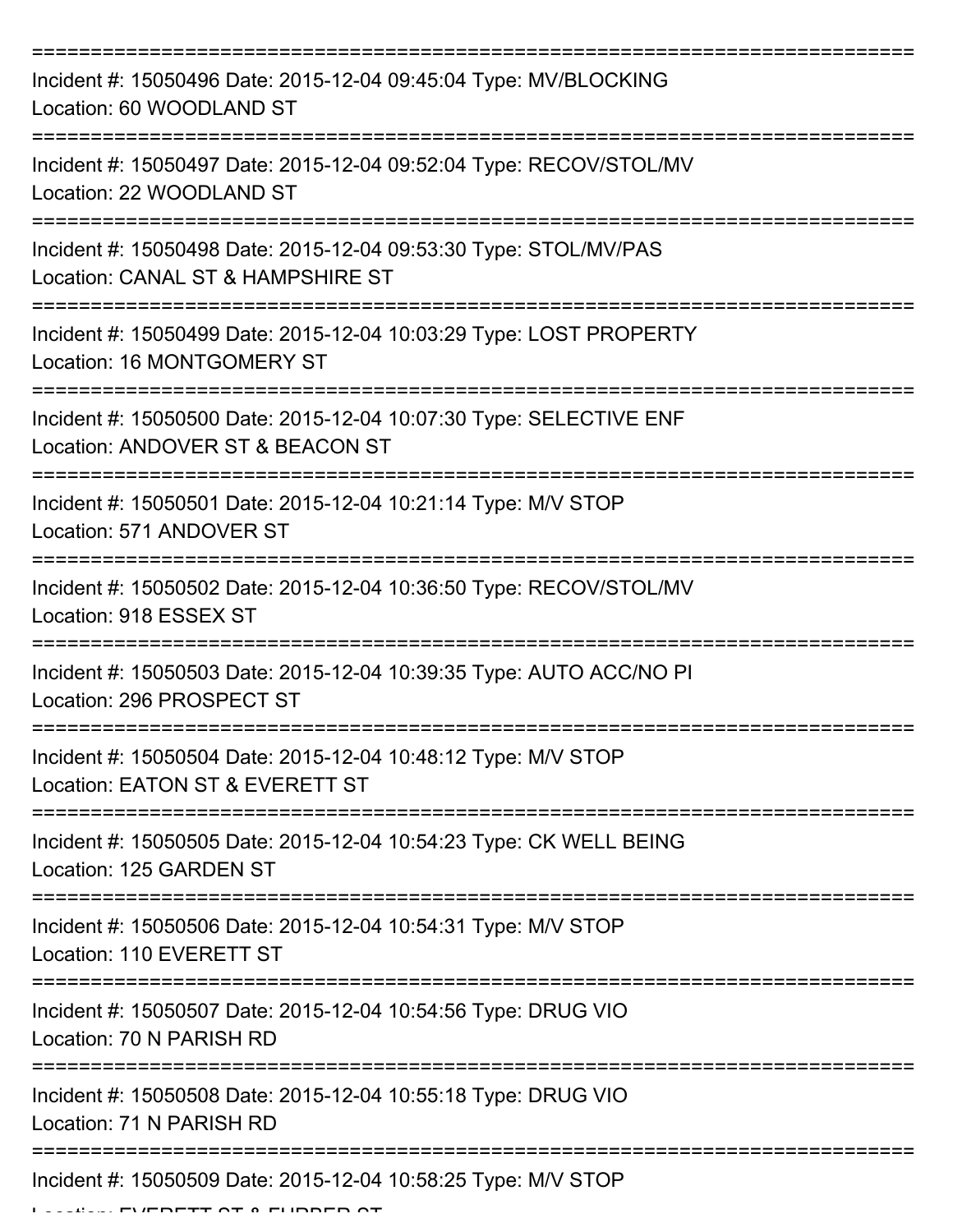| Incident #: 15050510 Date: 2015-12-04 11:05:48 Type: SELECTIVE ENF<br>Location: ANDOVER ST & BEACON AV |
|--------------------------------------------------------------------------------------------------------|
| Incident #: 15050511 Date: 2015-12-04 11:22:34 Type: M/V STOP<br>Location: 40 POPLAR ST                |
| Incident #: 15050512 Date: 2015-12-04 11:24:34 Type: INVESTIGATION<br>Location: 110 JACKSON ST         |
| Incident #: 15050513 Date: 2015-12-04 11:29:55 Type: M/V STOP<br>Location: BRADFORD ST & FRANKLIN ST   |
| Incident #: 15050514 Date: 2015-12-04 11:31:50 Type: M/V STOP<br>Location: 256 ESSEX ST                |
| Incident #: 15050515 Date: 2015-12-04 11:39:51 Type: LOST PROPERTY<br>Location: MARKET ST & S UNION ST |
| Incident #: 15050516 Date: 2015-12-04 11:41:51 Type: TRESPASSING<br>Location: 169 HAVERHILL ST         |
| ==========<br>Incident #: 15050517 Date: 2015-12-04 11:45:50 Type: M/V STOP<br>Location: 20 WARREN ST  |
| Incident #: 15050518 Date: 2015-12-04 11:46:10 Type: M/V STOP<br>Location: PARK ST & SARATOGA ST       |
| Incident #: 15050519 Date: 2015-12-04 11:47:49 Type: PARK & WALK<br>Location: BRADFORD ST & BROADWAY   |
| Incident #: 15050520 Date: 2015-12-04 11:48:40 Type: MISSING PERS<br>Location: 70 N PARISH RD          |
| Incident #: 15050521 Date: 2015-12-04 11:56:56 Type: INVESTIGATION<br><b>Location: 95 NEWBURY ST</b>   |
| Incident #: 15050522 Date: 2015-12-04 11:58:28 Type: M/V STOP<br>Location: ANDOVER ST & DIAMOND ST     |
| Incident #: 15050523 Date: 2015-12-04 11:58:35 Type: MAN DOWN                                          |

Location: 66 DADKED CT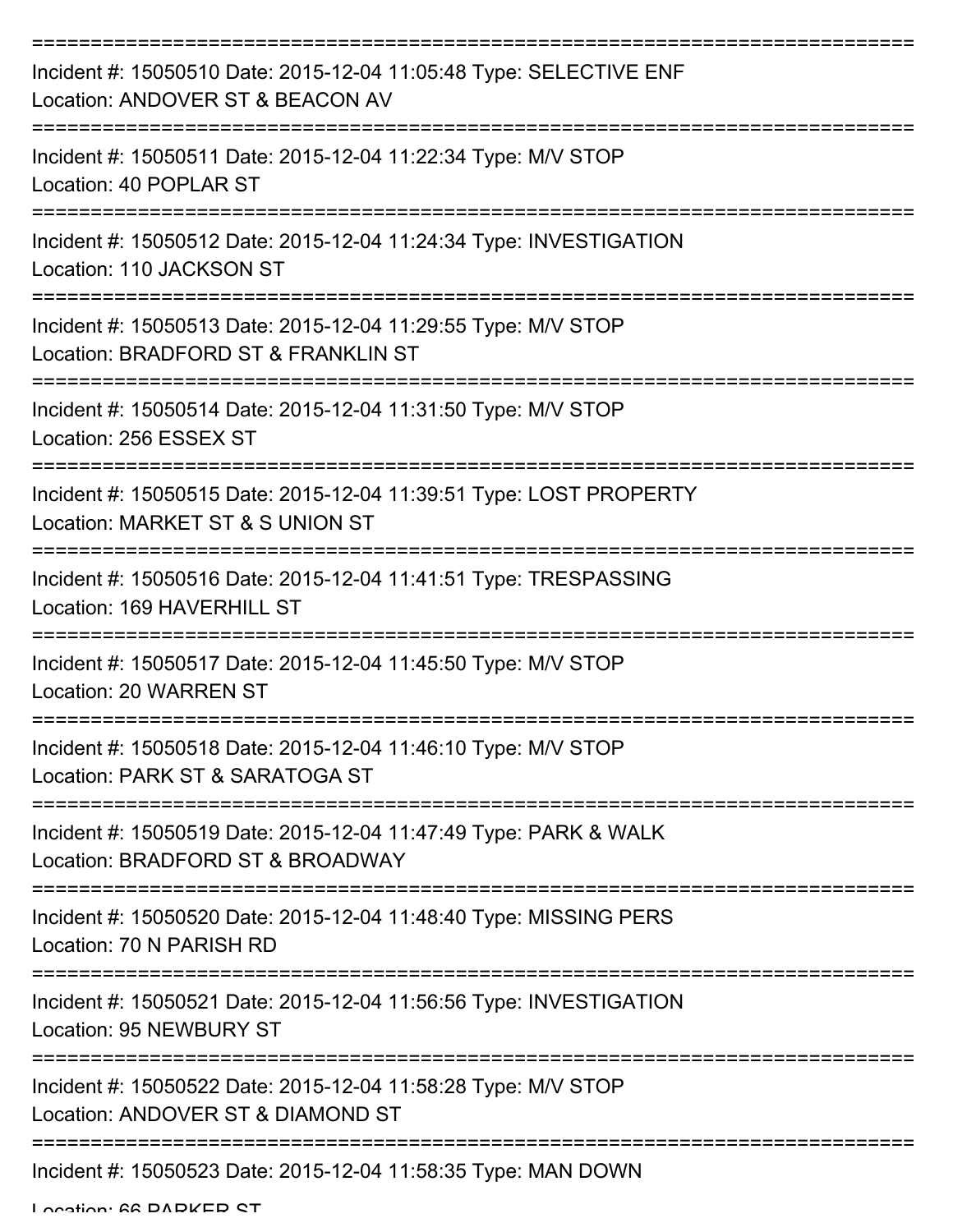| Incident #: 15050524 Date: 2015-12-04 12:02:41 Type: RECOV/STOL/MV<br>Location: BUTLER ST & WARREN ST       |
|-------------------------------------------------------------------------------------------------------------|
| Incident #: 15050525 Date: 2015-12-04 12:02:50 Type: M/V STOP<br>Location: 489 ANDOVER ST                   |
| Incident #: 15050526 Date: 2015-12-04 12:08:07 Type: MEDIC SUPPORT<br>Location: 700 ESSEX ST                |
| Incident #: 15050527 Date: 2015-12-04 12:15:54 Type: M/V STOP<br>Location: BROADWAY & WATER ST              |
| Incident #: 15050528 Date: 2015-12-04 12:18:52 Type: ALARM/BURG<br>Location: 97 WOODLAND ST                 |
| Incident #: 15050529 Date: 2015-12-04 12:18:54 Type: MAN DOWN<br>Location: 379 HAVERHILL ST                 |
| Incident #: 15050530 Date: 2015-12-04 12:20:44 Type: SHOPLIFTING<br>Location: QUILES MARKET / 89 NEWBURY ST |
| Incident #: 15050531 Date: 2015-12-04 12:27:11 Type: DOMESTIC/PROG<br>Location: 108 FARNHAM ST FL 2NDFL     |
| Incident #: 15050532 Date: 2015-12-04 12:27:33 Type: M/V STOP<br>Location: HAMPSHIRE ST & LOWELL ST         |
| Incident #: 15050533 Date: 2015-12-04 12:36:44 Type: TOW OF M/V<br>Location: HAMPSHIRE ST & LAWRENCE ST     |
| Incident #: 15050534 Date: 2015-12-04 12:44:42 Type: LOST PROPERTY<br>Location: 105 HAVERHILL ST            |
| Incident #: 15050535 Date: 2015-12-04 13:03:02 Type: M/V STOP<br>Location: BROADWAY & LOWELL ST             |
| Incident #: 15050536 Date: 2015-12-04 13:20:06 Type: M/V STOP<br>Location: 11 BROADWAY                      |
| Incident #: 15050537 Date: 2015-12-04 13:30:45 Type: WOMAN DOWN<br><b>Location: 267 MERRIMACK ST</b>        |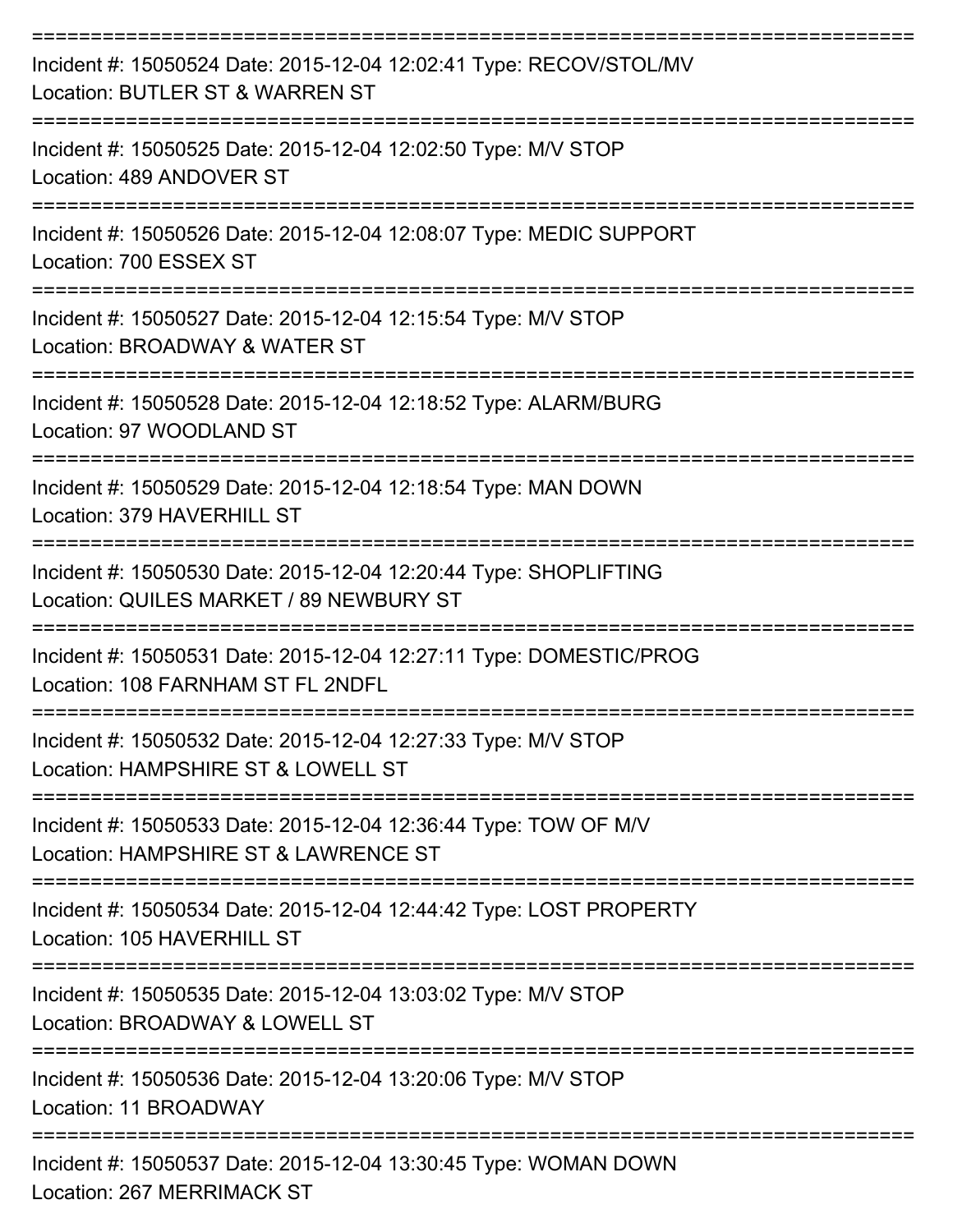| Incident #: 15050538 Date: 2015-12-04 13:52:11 Type: DISTURBANCE<br>Location: 65 MERRIMACK ST                                           |
|-----------------------------------------------------------------------------------------------------------------------------------------|
| ===========================<br>Incident #: 15050539 Date: 2015-12-04 14:02:41 Type: SUS PERS/MV<br>Location: BROADWAY & ESSEX ST        |
| Incident #: 15050540 Date: 2015-12-04 14:10:11 Type: M/V STOP<br>Location: LAWRENCE ST & OAK ST<br>=============================        |
| Incident #: 15050541 Date: 2015-12-04 14:46:22 Type: M/V STOP<br>Location: FRANKLIN ST & HAVERHILL ST<br>:==================            |
| Incident #: 15050542 Date: 2015-12-04 14:53:37 Type: HIT & RUN M/V<br>Location: 508 HAMPSHIRE ST<br>=================================== |
| Incident #: 15050544 Date: 2015-12-04 15:16:43 Type: SUS PERS/MV<br>Location: UNITED LINEN SERVICES / 65 MANCHESTER ST                  |
| Incident #: 15050543 Date: 2015-12-04 15:16:52 Type: SUS PERS/MV<br>Location: 5 KINGSTON ST                                             |
| Incident #: 15050545 Date: 2015-12-04 15:19:42 Type: ASSIST FIRE<br>Location: 115 ALDER ST                                              |
| Incident #: 15050546 Date: 2015-12-04 15:25:04 Type: INVESTIGATION<br>Location: 233 HAVERHILL ST                                        |
| Incident #: 15050547 Date: 2015-12-04 15:32:46 Type: M/V STOP<br>Location: 330 HAVERHILL ST                                             |
| Incident #: 15050548 Date: 2015-12-04 15:33:27 Type: M/V STOP<br>Location: 255 ESSEX ST                                                 |
| Incident #: 15050549 Date: 2015-12-04 15:40:30 Type: IDENTITY THEFT<br>Location: 28 HALL ST FL 2                                        |
| Incident #: 15050550 Date: 2015-12-04 15:48:02 Type: M/V STOP<br>Location: AMESBURY ST & HAVERHILL ST                                   |
| Incident #: 15050551 Date: 2015-12-04 15:53:29 Type: ALARM/BURG<br>Location: 28 SARGENT ST                                              |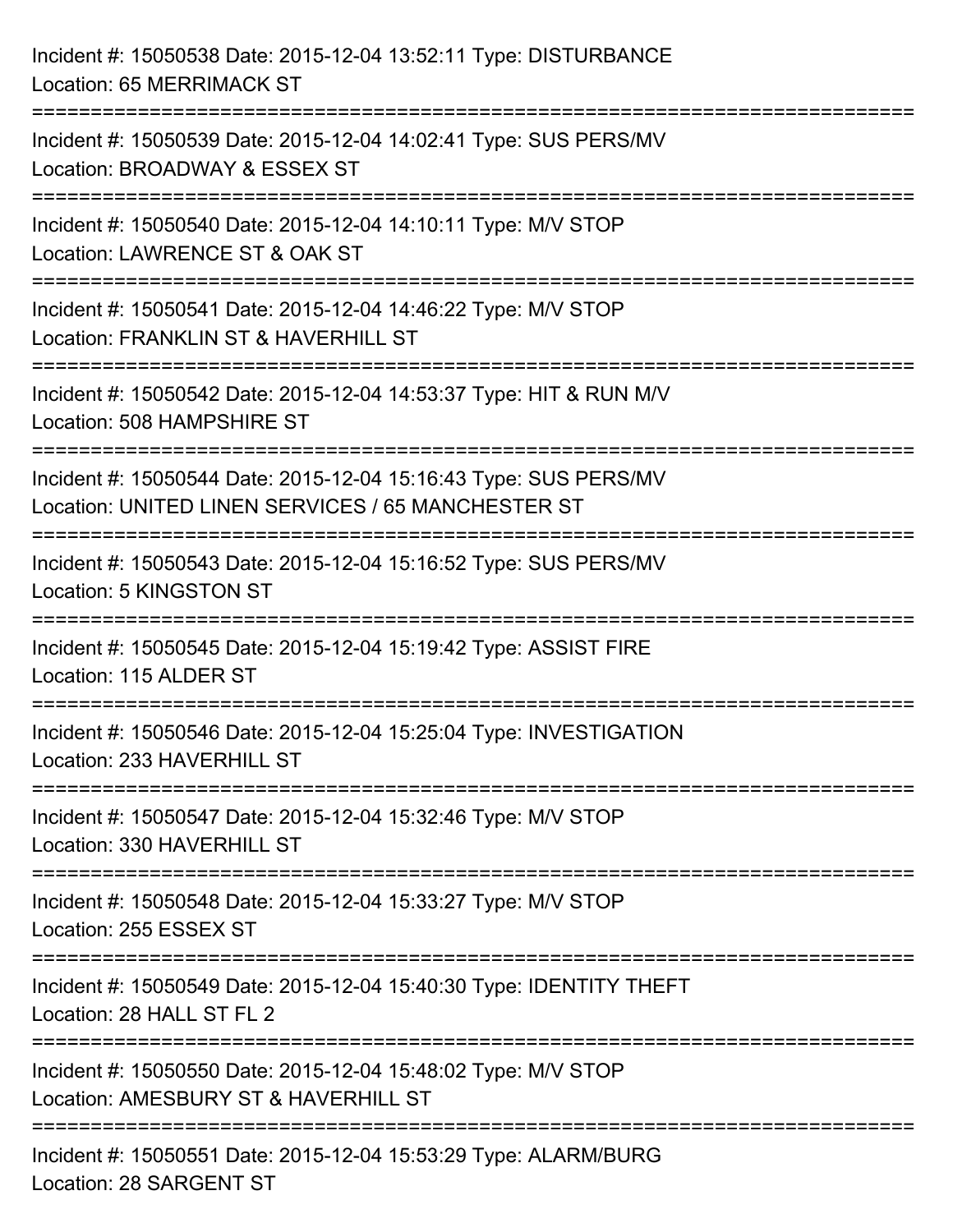| Incident #: 15050553 Date: 2015-12-04 15:55:49 Type: AUTO ACC/NO PI<br>Location: 23 WASHINGTON ST                              |
|--------------------------------------------------------------------------------------------------------------------------------|
| Incident #: 15050552 Date: 2015-12-04 15:55:53 Type: 209A/SERVE<br>Location: 22 SOUTH ST                                       |
| Incident #: 15050554 Date: 2015-12-04 16:05:07 Type: SUS PERS/MV<br>Location: 151 SALEM ST                                     |
| Incident #: 15050555 Date: 2015-12-04 16:17:03 Type: M/V STOP<br>Location: HAVERHILL ST & WEST ST                              |
| Incident #: 15050556 Date: 2015-12-04 16:24:34 Type: E911 HANGUP<br>Location: THE MENTOR NETWORK / 215 CANAL ST #UNIT C        |
| Incident #: 15050557 Date: 2015-12-04 16:27:36 Type: INVESTIGATION<br>Location: 397 SALEM ST                                   |
| Incident #: 15050558 Date: 2015-12-04 16:28:14 Type: DISTURBANCE<br>Location: SUPER VALUE AUTO / 431 S UNION ST                |
| Incident #: 15050559 Date: 2015-12-04 16:28:39 Type: EMERGENCY209A<br>Location: 48 FAIRMONT ST                                 |
| Incident #: 15050560 Date: 2015-12-04 16:41:23 Type: M/V STOP<br><b>Location: PARKER ST</b>                                    |
| Incident #: 15050561 Date: 2015-12-04 16:42:30 Type: SUS PERS/MV<br>Location: 152 CHESTER ST                                   |
| Incident #: 15050562 Date: 2015-12-04 16:43:45 Type: DISTURBANCE<br>Location: 182 SARATOGA ST FL 3RD<br>---------------------- |
| Incident #: 15050563 Date: 2015-12-04 16:49:18 Type: MEDIC SUPPORT<br>Location: 454 LOWELL ST #1                               |
| Incident #: 15050564 Date: 2015-12-04 16:59:35 Type: KEEP PEACE<br>Location: 5 CHESTER ST                                      |
| Incident #: 15050565 Date: 2015-12-04 17:01:41 Type: AUTO ACC/NO PI<br>Location: ABBOTT ST & OSGOOD ST                         |

===========================================================================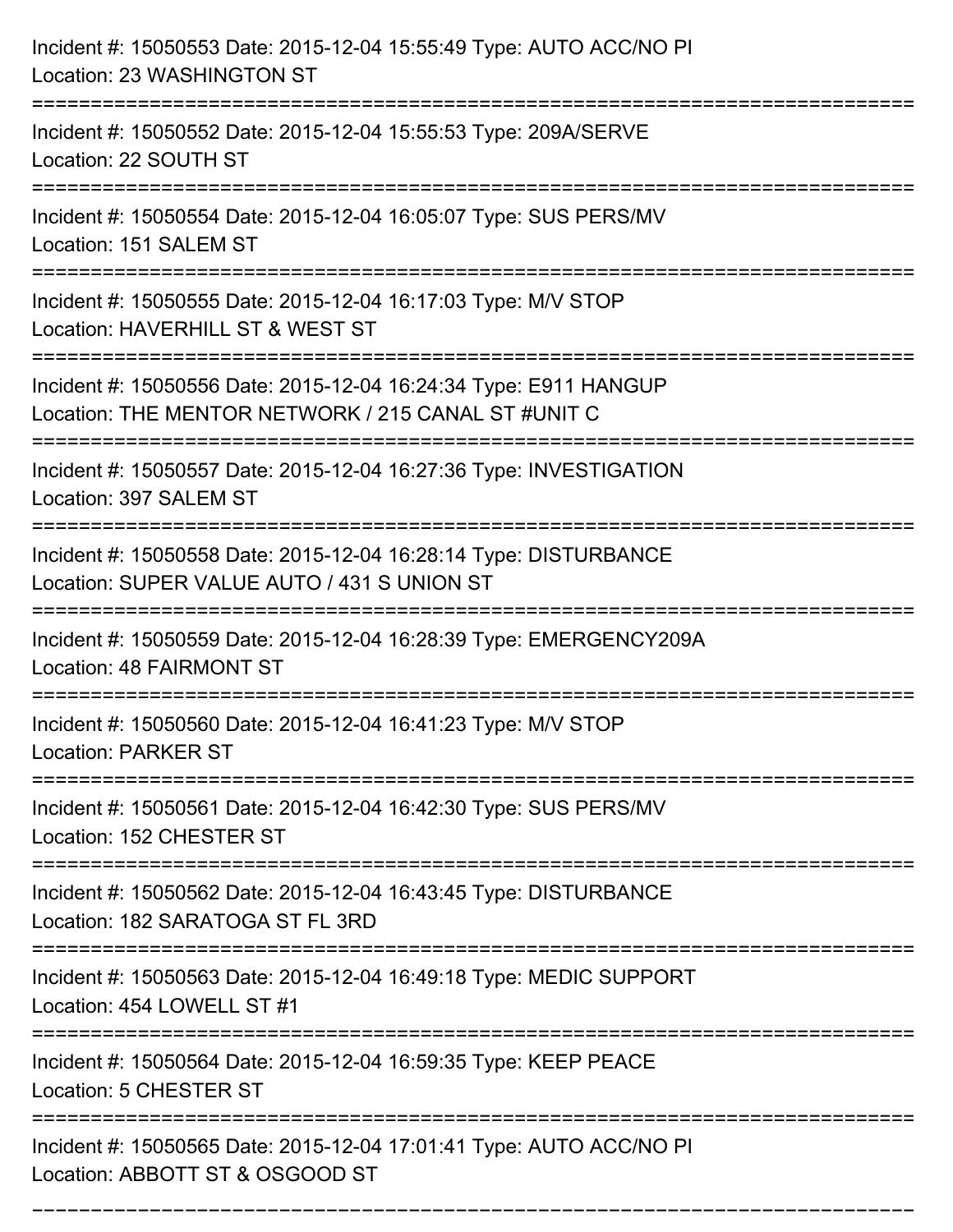| Incident #: 15050566 Date: 2015-12-04 17:08:30 Type: B&E/PAST<br>Location: 25 HAMILTON ST #REAR FL GROUND<br>======================         |
|---------------------------------------------------------------------------------------------------------------------------------------------|
| Incident #: 15050568 Date: 2015-12-04 17:26:44 Type: GENERAL SERV<br>Location: 82 S BROADWAY #9                                             |
| Incident #: 15050567 Date: 2015-12-04 17:27:14 Type: M/V STOP<br>Location: BRADFORD ST & HAMPSHIRE ST<br>__________________________________ |
| Incident #: 15050569 Date: 2015-12-04 18:09:39 Type: ANIMAL COMPL<br>Location: 14 NORRIS ST                                                 |
| Incident #: 15050570 Date: 2015-12-04 18:11:43 Type: MAN DOWN<br>Location: YMCA / 40 LAWRENCE ST<br>===============                         |
| Incident #: 15050571 Date: 2015-12-04 18:15:13 Type: ALARMS<br>Location: 49 WILLOW ST #1                                                    |
| Incident #: 15050572 Date: 2015-12-04 18:18:58 Type: HIT & RUN M/V<br><b>Location: MARSTON ST</b>                                           |
| Incident #: 15050573 Date: 2015-12-04 18:36:30 Type: SUS PERS/MV<br>Location: 101 AMESBURY ST FL 3                                          |
| Incident #: 15050574 Date: 2015-12-04 18:45:18 Type: MV/BLOCKING<br>Location: 50 TOWER HILL ST                                              |
| Incident #: 15050575 Date: 2015-12-04 18:47:25 Type: ALARM/BURG<br>Location: ESTRELLA OFFICES / 300 ESSEX ST FL 2                           |
| Incident #: 15050576 Date: 2015-12-04 19:21:18 Type: THREATS<br><b>Location: 1 BUNKERHILL ST</b>                                            |
| Incident #: 15050577 Date: 2015-12-04 19:32:45 Type: IDENTITY THEFT<br>Location: 2 MUSEUM SQ #508                                           |
| Incident #: 15050578 Date: 2015-12-04 20:16:15 Type: STOL/MV/PAS<br><b>Location: 354 MERRIMACK ST</b>                                       |
| Incident #: 15050580 Date: 2015-12-04 20:31:01 Type: 209A/VIOLATION<br>Location: 144 BUTLER ST                                              |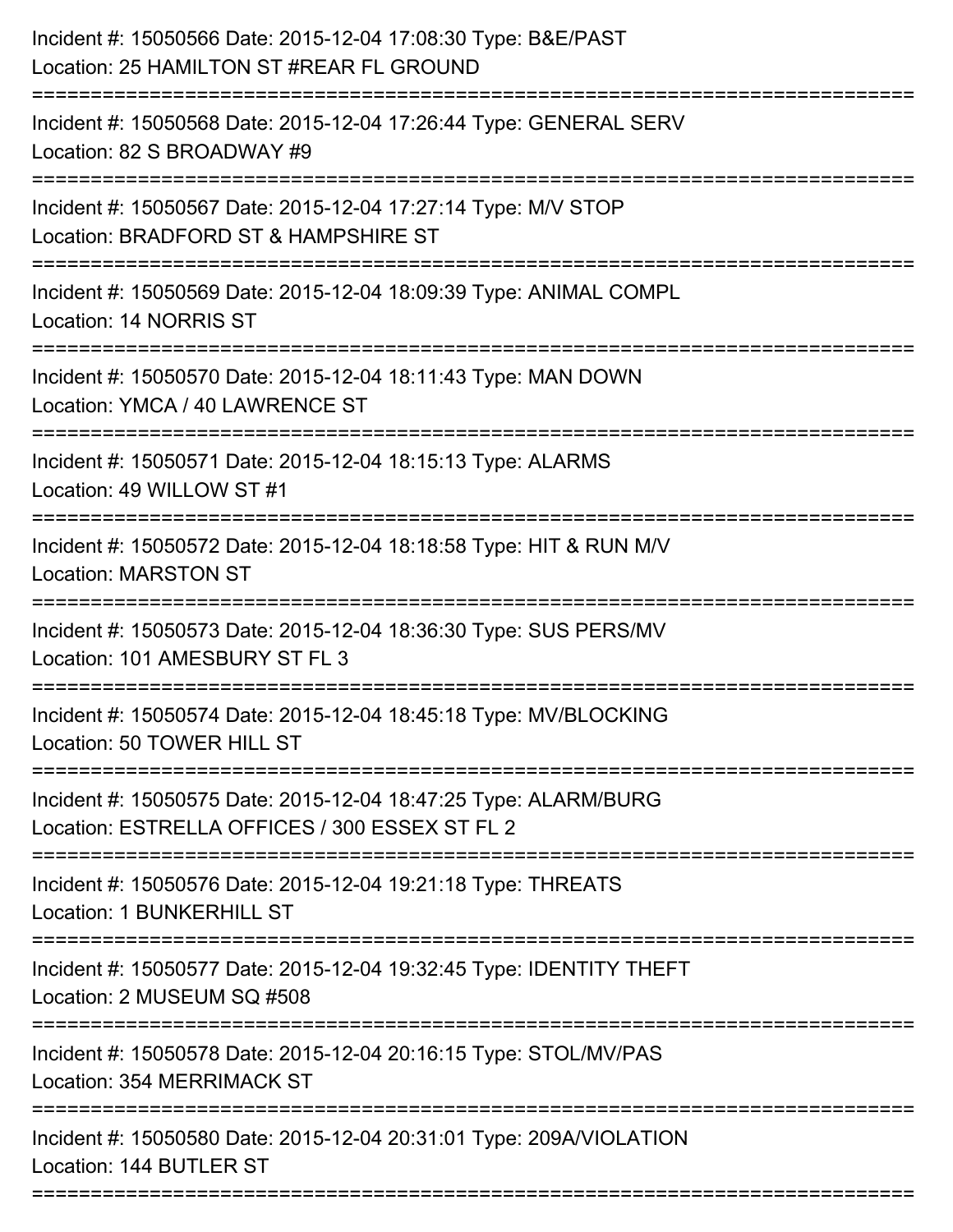Location: 198 BROADWAY

| Incident #: 15050581 Date: 2015-12-04 20:44:36 Type: M/V STOP<br>Location: 198 BROADWAY                                |
|------------------------------------------------------------------------------------------------------------------------|
| Incident #: 15050583 Date: 2015-12-04 20:55:46 Type: ALARMS<br>Location: WATER TREATMENT PLANT / RESERVOIR ST          |
| Incident #: 15050582 Date: 2015-12-04 20:55:48 Type: MAL DAMAGE<br>Location: 237 JACKSON ST #10 FL 1                   |
| Incident #: 15050584 Date: 2015-12-04 21:00:53 Type: ALARM/BURG<br>Location: LA VECINA BEAUTY SUPPLY / 195 LAWRENCE ST |
| Incident #: 15050585 Date: 2015-12-04 21:13:40 Type: DOMESTIC/PROG<br>Location: 62 GREENWOOD ST FL 2                   |
| Incident #: 15050586 Date: 2015-12-04 21:14:00 Type: ALARM/HOLD<br>Location: CARIBE CALLING CENTER / 105 JACKSON ST.   |
| Incident #: 15050587 Date: 2015-12-04 21:47:19 Type: SHOTS FIRED<br>Location: 72 BUTLER ST                             |
| Incident #: 15050588 Date: 2015-12-04 22:00:40 Type: MV/BLOCKING<br>Location: GENERAL ST & UNION ST                    |
| Incident #: 15050589 Date: 2015-12-04 22:07:37 Type: M/V STOP<br>Location: FALLS BRIDGE / null                         |
| Incident #: 15050590 Date: 2015-12-04 22:19:55 Type: UNKNOWN PROB<br>Location: 88 AMES ST #1                           |
| Incident #: 15050591 Date: 2015-12-04 22:21:35 Type: RECOV/STOL/MV<br>Location: MCDONALDS / 599 ANDOVER ST             |
| Incident #: 15050592 Date: 2015-12-04 22:24:38 Type: ALARMS<br>Location: COMMUNITY DAY CARE / 7 BALLARD WY             |
| Incident #: 15050593 Date: 2015-12-04 22:35:46 Type: NOISE ORD<br>Location: 2 EAST ST                                  |
|                                                                                                                        |

Incident #: 15050594 Date: 2015 12 04 22:37:24 Type: AUTO ACC/NO PI